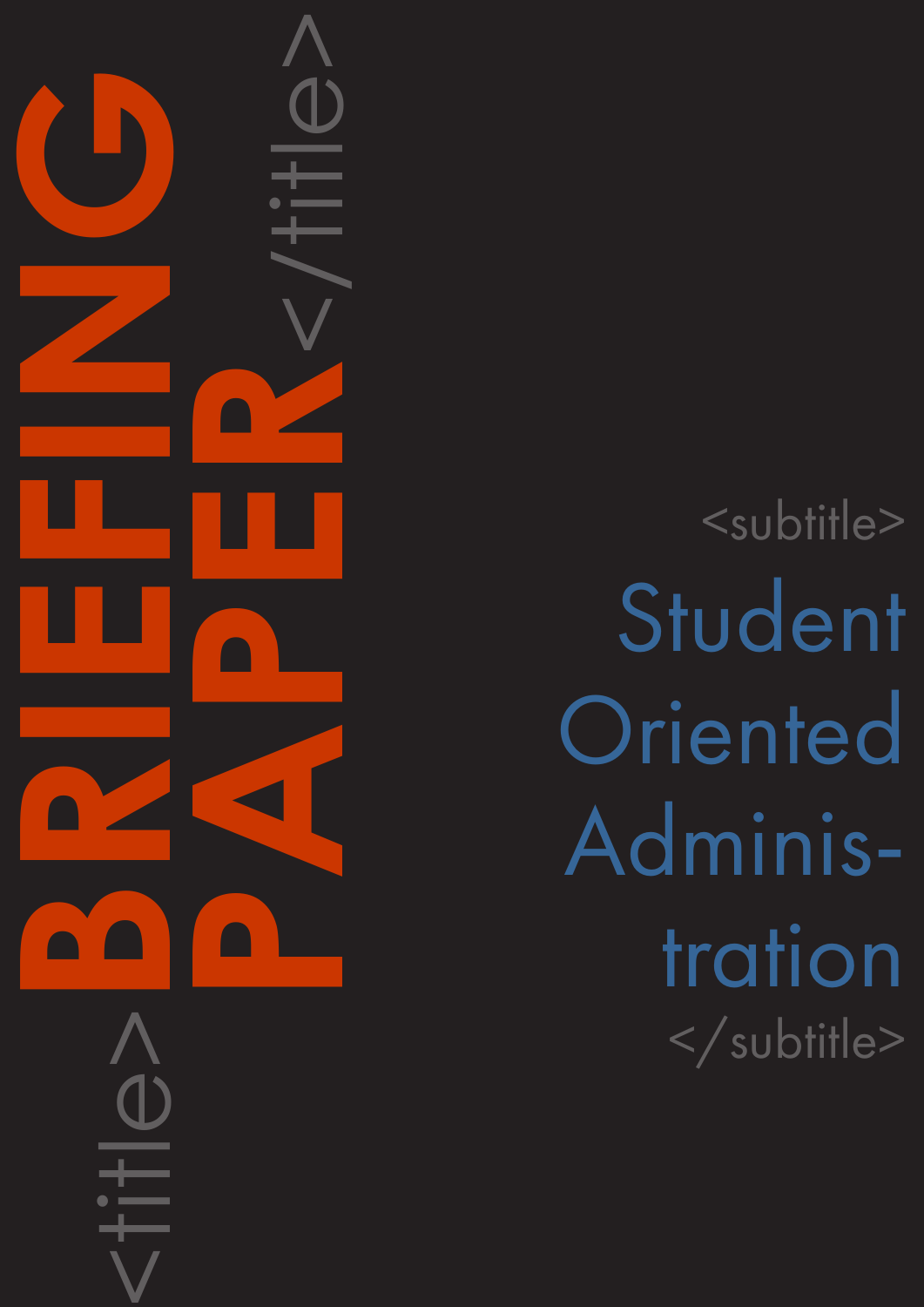Introduction Institutional administration systems still, in many cases, play a role in defining the characteristics of distance programmes they support. This may be deliberate, accidental or unfortunate. Part of the evidence for making this claim lies in the fact that many distance programmes are still very much tied to the need to involve a tutor (increasingly on-line), involve the student in a cohort, have them start at one of two dates each year, or insist they buy into the whole programme up front. Many students actually choose distance learning to break from many of these characteristics and to take up a flexible option that adapts to their circumstances, i.e. they want self-directed distance learning.

> One big attraction of distance learning is that it should offer much greater flexibility of study than traditional on-campus programmes. This means the flexibility to start study at any time, to regulate the quantity of study at any point in time, to timetable the courses and exams on a personal basis, and to be involved, or not, in collaboration with tutors and fellow students. In short, distance learning should be able to be tailored by the individual, and it should be free of unnecessary institutionally-imposed restrictions. Lack of administrative flexibility imposes unwanted restrictions.

> Of course, many programmes are deliberately designed to include tutoring, perhaps on a cohort basis, but many more run with this lack of flexibility built in because their support systems do not permit otherwise. In other words, distance learning is, by necessity, often run to suit the deficiencies of a campusbased administration. This is certainly true in some of our higher education establishments, and it is also true in many professional associations that operate traditional, and often quite inflexible, members' databases.

> CAPDM Ltd. was a spin out of the larger group who developed the on-line distance MBA programme at Heriot-Watt University, in Edinburgh. At the launch of that product, late 1990, there was no flexibility in the then university administrative systems, but we were determined to build into the new distance MBA programme the ability for students to determine their own study patterns, including the ability to begin study at any point in the year. This, and the many other 'business driven' administrative needs, just did not feature in the institutional view of administration. These needs included:

- •A seamless, holistic design for the overall set of business processes;
- •A mapping of this need to the contemporary capabilities provided by IT;
- •A paperless operation;
- •Easy grouping of students and bulk emailing/reporting;
- •A total commitment to obviating the need for any valueless task, including filing;
- •The need to act both as a record keeping system and as a highly function MIS system;
- Low cost, rapid development to meet business objectives;

- •Courses within a programme would be sold modularly;
- •Global external examination centres would be set up and managed;
- Student communication would be supported via couriers and mail;
- •Learning content, and language variants, would be formally managed in an information environment;
- •Ad hoc information requests for management decision making needs had to be well supported.

# Student oriented ad ministration: What is it?

One cannot also overlook the needs and workings of the Finance Department. One of their great problems is invoice chasing. If this is a predictable problem then ideally it should be avoided and replaced with and efficient alternative. The airline industry has streamlined itself to allow instant look-up and booking of flights, so why not let students pay for immediate access to a programme of study (provided their credit card clears of course). One senior management accountant of a university earmarked an afternoon to talk about invoice chasing, and how it should be handled it. The discussion only lasted two minutes – the time it took for him to understand that there wouldn't be any. The business model was designed to exclude this.

Many years ago we were presented with the challenge of developing the administrative systems for the Heriot-Watt MBA programme – now a substantial distance programme with over 11,800 students and 19,000 alumni - more than the on-campus numbers at that university. There was no option but to meet this challenge, as the business need was not supported by any alternative. The system which was designed and implemented, and is still the basis for administration of the distance MBA students today. It was entirely driven by the business processes. It did not inherit the baggage of traditional administration - it couldn't, as distance learning administrative requirements can be quite different from that of on-campus needs. Though large and quite complex, the system design and implementation did have some very simple, but wide reaching aims, including:

and, of course, a student centred view of administration – not a course centred view (as some would suggest), or an institution centred view, but a student centred view.

How does this fit with the debate about the advantages and disadvantages of home-grown systems versus the off-the-shelf options? Where is the choice? If the need is bespoke, and when the solution can be a significant factor in gaining competitive advantage, there can be little point to battling to fit the need into an inappropriate framework. In this paper, we are promoting student orientated administration, not from some abstract third party perspective, but from past experience and success at it. There are many UK higher education failure stories about centralised administration initiatives – such as the MAC initiative – and one meets very few academics extolling the virtues of their institutional systems.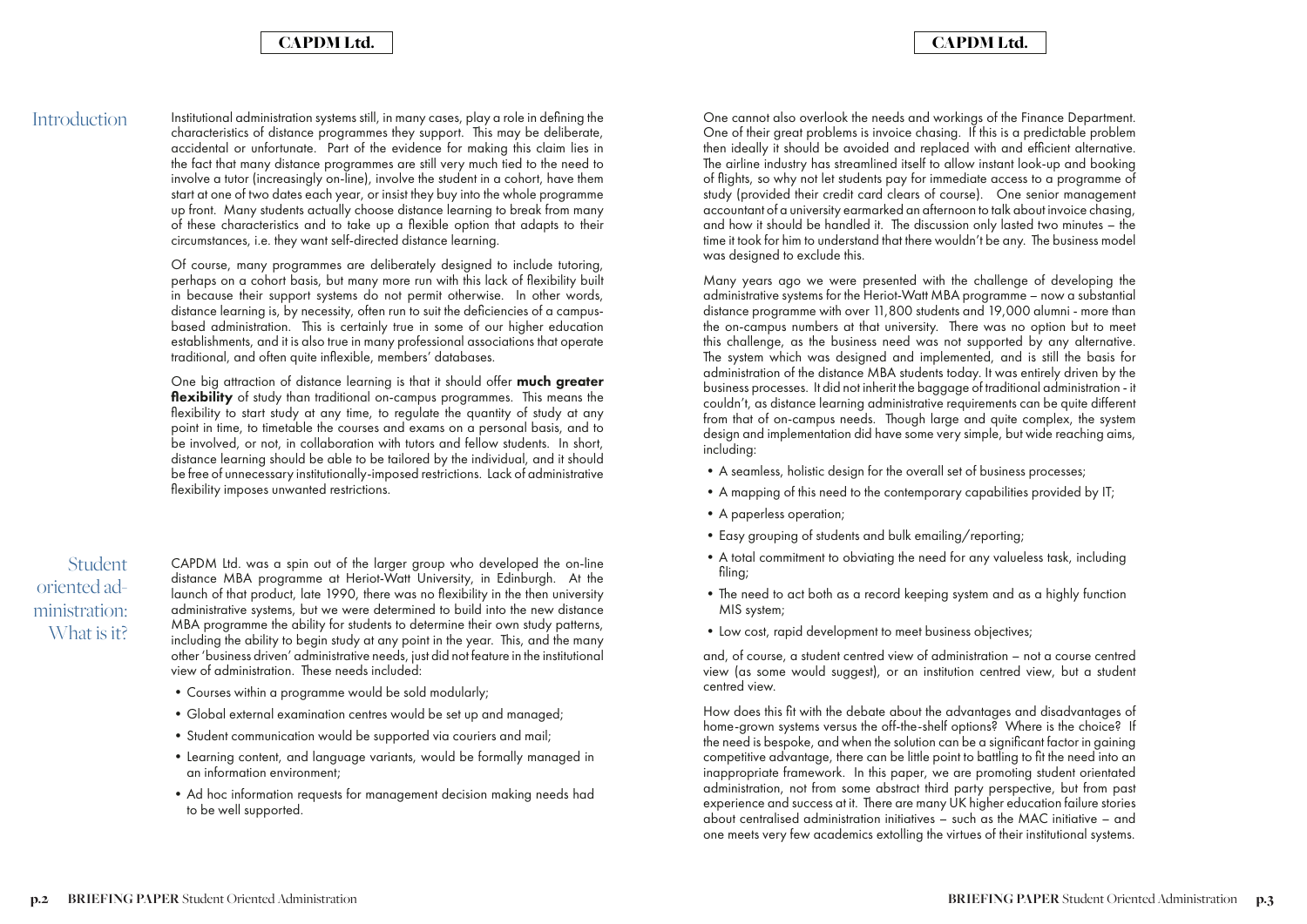This is inappropriate in a business environment, and particularly one where changes have to be understood, interpreted and implemented rapidly.

Barriers There are many technical barriers put in the way of innovative and highly functional administration, but these can all be overcome.

> For example it is easy to achieve a paperless (internal) system as every bit of paper produced for a student, examination centre or whatever will have a reference on it. Paper has to be produced for students at some point, e.g. examination results, but that is straightforward. Bulk reports go to a printer and then to an envelope stuffing machine. However if we re-interpret the printing process, where every individual page of a bulk report is interpreted for its content – including reference number – then pages can be e-filed accordingly as part of the process.

> This can also be done for the ad hoc, one-off letter sent to a student by doing similarly through standard tools such as Word. In a student orientated system correspondence from the student can be quickly scanned, e-filed in the right place (as the system knows about the student) and the original thrown away. The advantage that a truly paperless system offers is enormous – literally weeks of manual filing can be replaced by minutes of computer time. What's more; when the information is then needed all information is instantly available through standard desktop tools (web browsers) to everyone at all times. When processes that take unnecessary time and effort are replaced in this way, the time and cost savings become significant but the customer service is improved immeasurably.

> Interestingly, one of the biggest integration challenges comes from email – a communication that is, by definition, electronic and paperless. However email is generally unstructured, uncontrollable and badly used. Some students will fire off an email rather than think for themselves, and it is a challenge to integrate the management and handling of email into the business processes and systems. After the initial tie up of an email to a student this process can be neatly integrated too, though it can be enhanced by judicious 'training' of the student.

We often hear the statement: "you should involve the end user". This is a great aim, but if the end user is not able to see the big picture and not able to see where advantages can be gained then there is little to be achieved by doing this. If, however, they are capable, then there are big advantages to be gained. In moving to a student orientated administration system we found it highly advantageous to move to creating a student-orientated administrator.

In presenting this view there is one obvious change from the norm. We are talking here about systems that are designed firmly around the business needs and the interpretation of the implementation of these needs by knowledgeable IT people. It is not an interpretation dominated by administrators – they cannot be expected to know how to implement efficient systems and to achieve the benefits of today's technology.

- Student details:
	- ɳ Matriculation number, name, address, email, etc.
	- ɳ Previous qualifications
	- Agent information
- Programme and Course management:
	- ɳ Programme specification
	- ɳ Courses and options
	- ɳ Exemptions
	- ɳ Assessment and Examination make-up
- •Course assignment and progression:
	- $-$  Register student on a course and track progress through assessments
	- ɳ Course examination and assessment management
	- ɳ Assessment scheduling
	- ɳ Assessment management

The key is to understand how to integrate the business processes through a coherent IT strategy to produce a single system approach to all administrative needs. The temptation to buy disparate and very expensive systems and tools should be avoided. Many such systems are inadequate or worse still, a distraction because of their lack of difficulty to integrate with, usually because they have to be the dominant system. The only dominant system should be the one directly supporting the business need. Once integration is seen as central to the system – and efficient process implementation is mastered – then all sorts of extras become possible. You can go way beyond the traditional record keeping requirements. It is possible to combine functionality and ambition, for example to collect all examination results (every answer to every multi-choice question, etc) to build an integrated research database rich in data and in attributes. From

this same database statistical profiles of all questions can be generated – one of the many functions that continually ensure that quality improvement is always an issue.

Of course integration is relatively easy if you are always looking for it, willing to embrace it and knowledgeable enough to achieve it and this illustrates an important issue with student orientated administration – perhaps the most important point of all. Any administration system is only as good as the people who use it. It was vital therefore to communicate the goals and the principles behind the goals to the people who were going to use the systems otherwise they would not see the advantages to the business and to their working environment.

In any system (distance and on-campus) there are a number of common functions, such as recording and maintaining:

Functions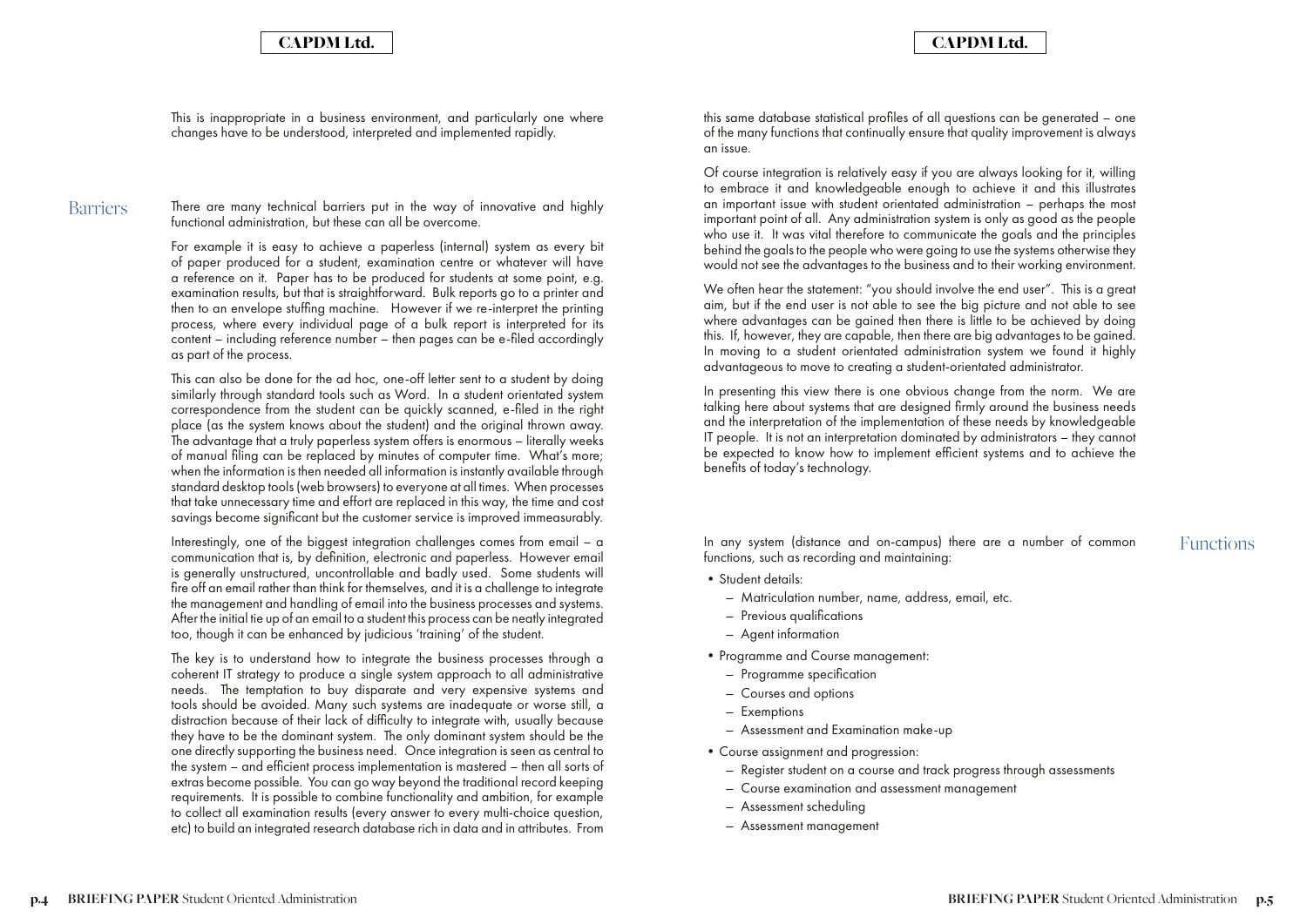- 
- 

Distance programmes do have a particular set of needs, over and above that of the on-campus, for example:

- Student Communications
	- $-$  Paperless filing of all reports and communications
	- ɳ Grouping and bulk emailing capability
	- ɳ Assessment results
	- Academic and administrative support
	- Package tracking
- •Tutor management
	- ɳ Assignment to a Tutor
	- ɳ Tutor assessment summaries
- •External Agent management
	- ɳ Name and address, etc.
	- ɳ Approved tutor lists
- •Payments
	- Fee and other payment structures
	- ɳ Course registration, including new student
	- ɳ Assessment payments

If all goes well then these processes can be readily handled. If there are many one-off exceptions, then either they have to be eliminated (i.e. the cause of exceptions dealt with) or there has to be some very slick processes in place to resolve them. The former is always better, and is always clearer for the student to understand and accept.

- New course instance setup;
- Student, tutor, other usage summaries;
- Revenue summaries:
- •Agent breakdowns;
- •Assessment summaries.

We might also expect to see support for Marketing:

- Student source analysis;
- Promotion analysis;

Today all students in higher education and many in professional associations, get some support through the institutional online learning environment (the VLE). In the case of on-line distance students almost all of their support is provided this way. Integration, therefore, includes integration with the VLE. Some institutions seem to find this difficult, but often because the two systems are managed by two different groups. There are obviously no technical barriers, so this is another lesson to be learned in the student orientated administration story. Since this combination now represents a managed learning environment (MLE), we might expect to see additional modules for VLE management, for example:

On-Line Distance **Learning** implies integration with a VLE

though this clearly implies the need for departments to integrate in some way.

What we probably would not see is something that is close to our administrative hearts, namely course content management and administration:

- •Domain and syllabus perspective for regular summary and review;
- •Authoring management;
- Product releasing and distribution;
- •Updating and revision tracking data management.

All of these management and administrative processes should be part of the integrated whole – the MLE. It should therefore not be a surprise to find VLE management functions within the administration environment too.

Student orientated administration represents a quite different view of administration from the norm, and provides significant benefits to an institution. However it does not come easy and it takes courage to make the decisions to commit to its implementation. As a result, the benefits offered are continually at risk of erosion. It is very easy for staff to 'go native', i.e. to revert back to the practices of 'traditional' administration, in which case all advantages are lost, more staff are needed to cope, and innovation is stifled.

Competitive advantage comes from flexible and efficient administration too, but it has to be worked at to maintain it, and it should be student oriented.

The following screenshot collage is taken from a working administration environment, and highlights some of the key features that being student-oriented environment can offer. Modern computer rapid application development environments make implementing optimised administration systems like this much more affordable. The increasing standardisation of record data has enabled easier interchange and integration with other administration systems. This makes it much easier to implement some or all of the administration process support modularly, mitigating the need to have one "all controlling" and usually expensive administration system.

### Summary

## Example